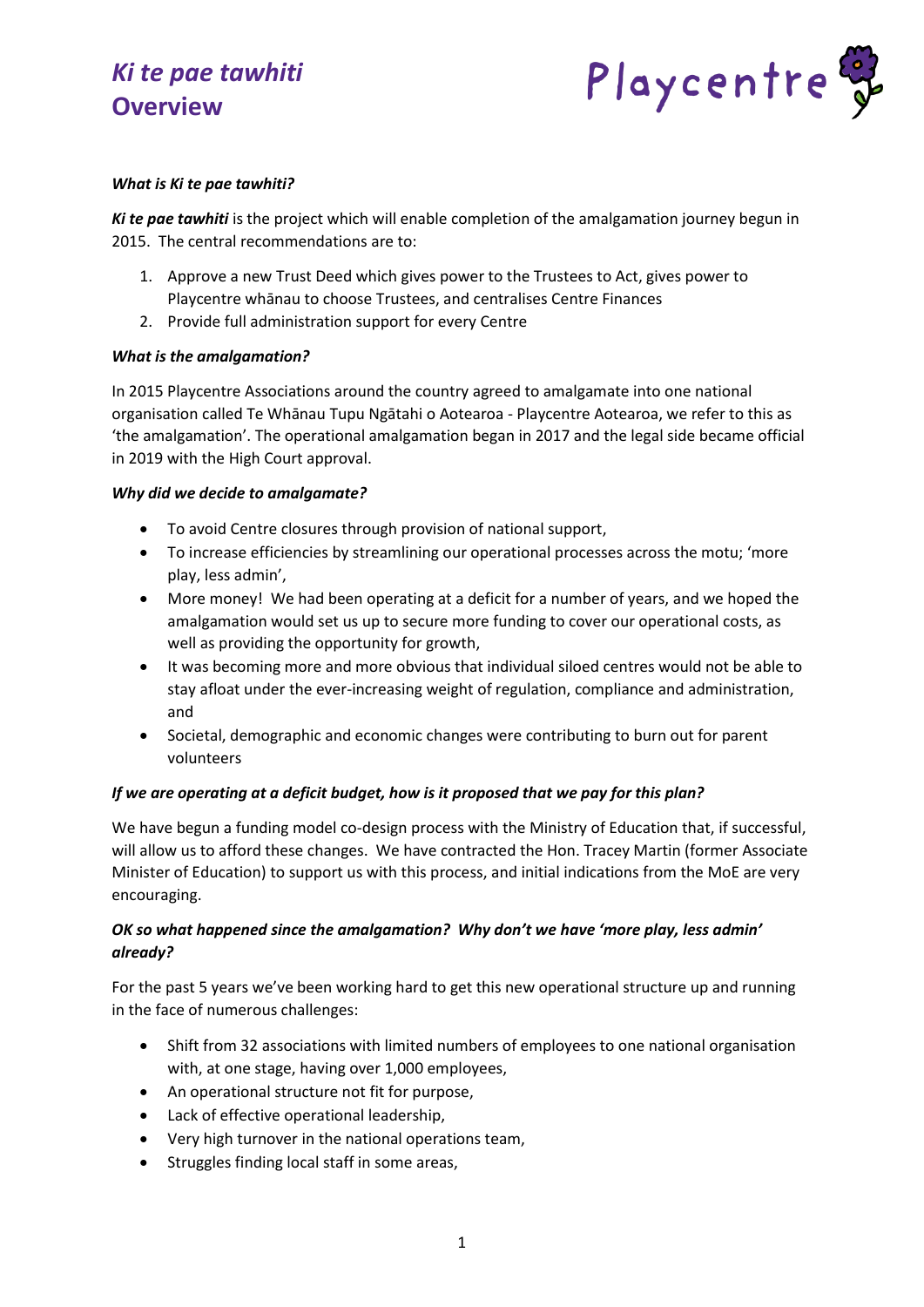

- Inadequate investment in systems to support an organisation of our size,
- Legislative changes such as updates to the Health and Safety at Work act, Trust Act, Education and Training Act, Financial reporting standards,
- Covid

### *Well if it didn't work then, why will things be different now?*

First, we have a new CE, David Moger, with the professional skills and experience needed to support us through this organisational change. David has successfully navigated significant organisational change in other large organisations including the Royal NZ Returned and Service Association (RNZRSA), YMCA, and the NZ Funeral Directors Association. David has shown through his actions that he is committed to enabling our success; many of you will have seen and heard from David over the last six months as he has worked diligently to understand Playcentre, listen to our people, and develop solutions to the challenges we face.

Secondly, the Board is unified and working effectively together. We have received intensive governance support from the Hon Tracey Martin and feel well placed to work alongside our operational leadership to ensure the success of this plan.

Third, the timing is right to move forward effectively with the MoE funding co-design, as their concerns with Playcentre have been addressed through our proposal.

#### *What decisions do we at Centre level need to make?*

Centres and Rōpū are being asked to consider two decisions and vote twice:

- Vote 1 Do you accept the new Trust Deed to replace the current constitution?
- Vote 2 Do you wish to accept the authority of the Trustees and operate under their governance?

These are two separate votes that will happen at different times. Vote 1 is the subject of the SGM set for 24th September and is a governance decision. If this vote is Yes, each centre will then be asked to consider Vote 2 and make what is an operational decision.

If the Trust Deed is approved, the Trustees are proposing to implement a new operational model. Each centre will be given the option to accept that model and come under the authority of the Trustees, thus providing the Trustees with the authority to act which currently sits with centres or to operate independently, thus taking on the responsibilities and liabilities that current sit with the Trustees.

The two votes are two separate decisions. The first is a governance decision and the second an operational decision. We have recognised however that some people may need to understand how the Trustees plan to run the organisation before deciding to vote for the Trust Deed. You can find information about the operational plan in the ['Consolidated Operational Information'](http://www.playcentre.org.nz/wp-content/uploads/2022/06/Ki-te-pae-tawhiti-Consolidated-Operational-Information.pdf) document.

# *Why do we need to change from a constitution to a Trust Deed, and what are the main differences in the Trust Deed?*

The answers to these questions can be found in the '[Trust Deed Introduction](https://www.playcentre.org.nz/wp-content/uploads/2022/05/Trust-Deed-Introduction.pdf)'.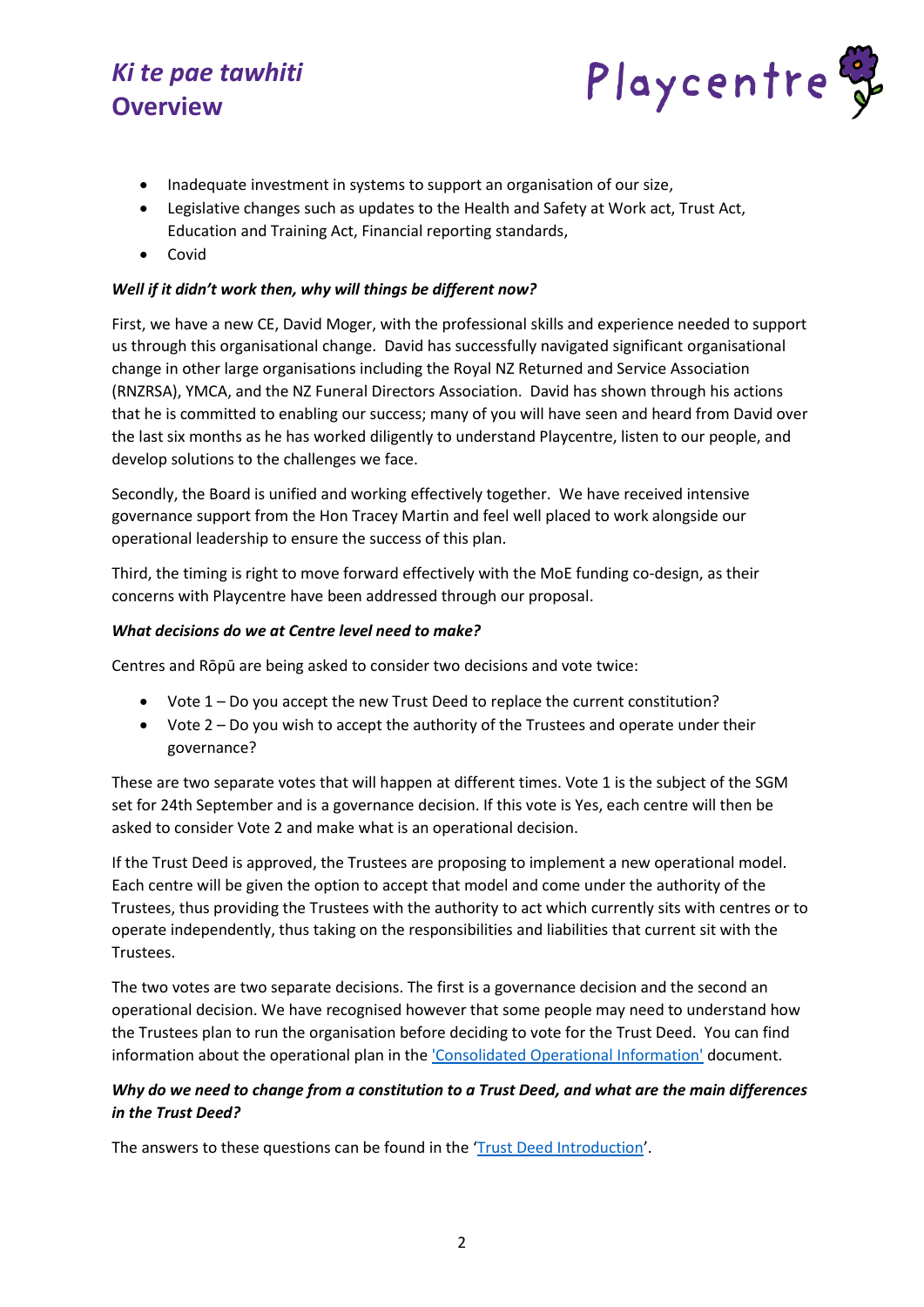

# *But do we absolutely have to consolidate the funds? Can we pass the Trust Deed without the financial aspect?*

Consolidation of funds is necessary for several reasons:

- Alongside the successful funding co-design, consolidation of finances will enable Playcentre Aotearoa to give each centre the support they need to flourish, as well as ensure Playcentre nationally will thrive into the future.
- Legislation, regulation and compliance requirements have recently changed. Trustees must have oversight of all funds and that includes the ability to act to ensure their fiduciary responsibilities are met (being able to 'look at' accounts is not sufficient).

However, as much as we believe that this is the right way forward, we respect that some Centres may instead be willing to take on the full rights and responsibilities of operating their centre. Therefore, we have offered the 'option 2' route, and in that sense, yes, your centre can decide to pass the trust deed without agreeing to the financial component.

Option 2, as described in our power point presentation on  $16<sup>th</sup>$  May:

- If any centre does not wish to operate under this Trust Deed, the Trustees will offer the option for centres to operate independently under the Playcentre brand
- Centres will need to put in place suitable constitutional and management arrangements to take on the full responsibility and liability for the operation of their centre and ensure its longevity
- Centres will be offered a brand management agreement which will include a fee and be subject to compliance monitoring to ensure protection for the brand

More details around Option 2 are being developed and will be made available when possible.

# *How do we at Centre level have a voice in the new model? What if we're not happy about the way things are going?*

The power of Playcentre whānau to elect Trustees is enshrined in the Trust Deed. Therefore the power for change will sit with each whānau. If you are unhappy with the direction the organisation is taking, you will be able to express this through your vote.

In addition, the Trust Deed specifies that Tangata Tiriti House and Te Whare Tikanga Māori, made up of Centre and Rōpū Māori members respectively, will be responsible for "Ensuring the concerns and views of whānau are represented to the Trustees", "Supporting and facilitating the development of policy reviews and other participation in national issues" and "Making proposals or recommendations on behalf of whānau", and the Board will ensure that these functions are properly budgeted for.

#### *Will this plan turn us into just another ECE?*

Our unique philosophy remains unchanged and is enshrined in the Trust Deed. The Board is absolutely clear and united that the amalgamation must not result in Playcentre turning into yet another, teacher-led ECE option, and this will not happen on our watch. We are determined to turn things around for Playcentre, to stop people burning out doing admin, and enable them to enjoy the best things about Playcentre – the sense of community and learning about your children's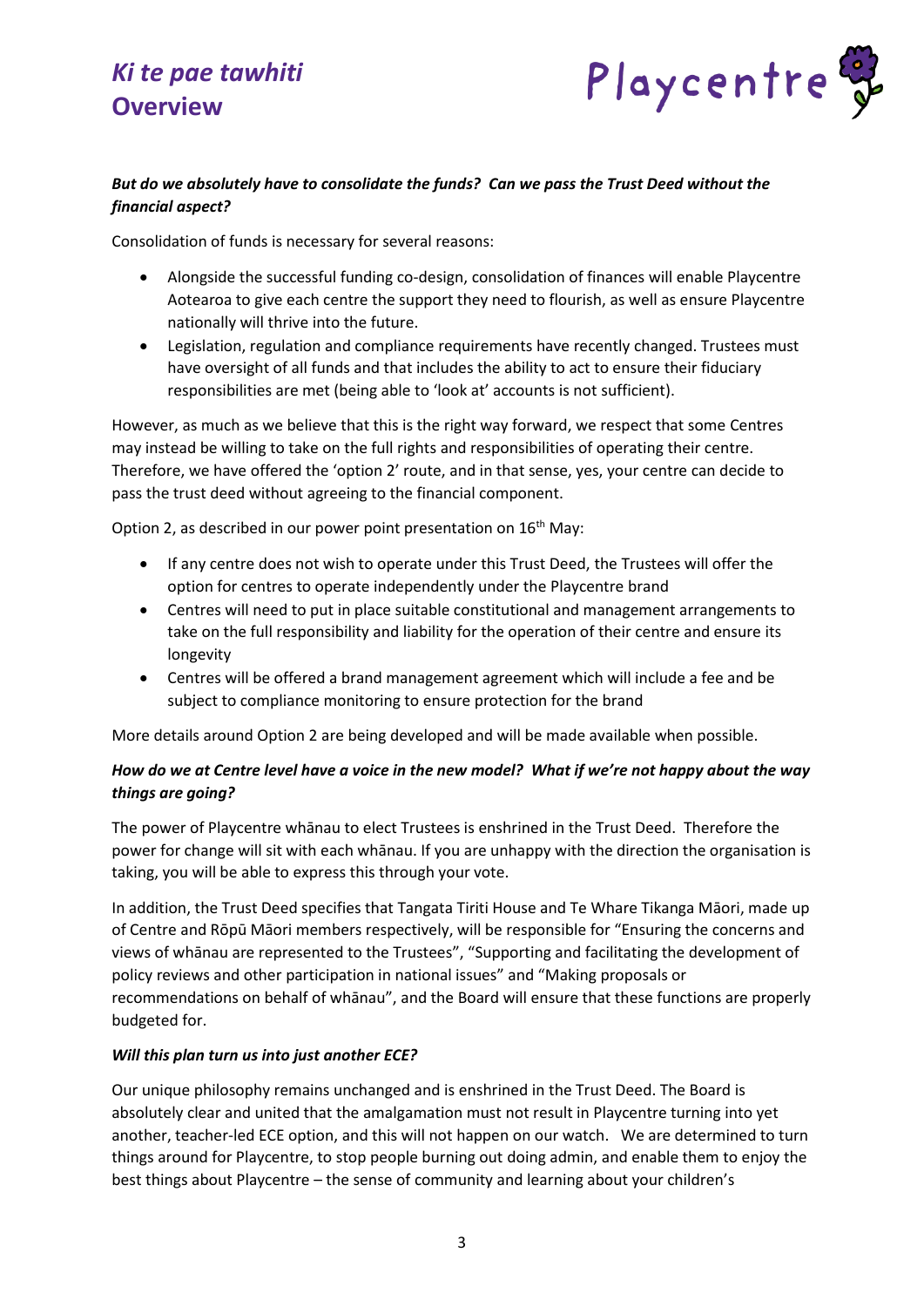

development alongside other whānau. admin, and enable them to enjoy the best things about Playcentre – the sense of community and learning about your children's development alongside other whānau.

## *Are we shifting to more of a business model?*

The answer is emphatically no. All organisations, whether charitable or for-profit, need to be financially sustainable, with enough funds to cover their expenses, and yes, we are hoping to achieve that goal. All organisations also must consider the most effective organisational structure that enables them to achieve their goals, and yes, we are seeking to do this in a way that achieves our charitable purpose, certainly not with the goal of making a profit for directors and shareholders, as would be the case in a business model.

# *But how do we avoid bureaucracy? Will someone sitting at a desk somewhere who doesn't know our centre be making decisions that impact us?*

It could be argued that our current model is loaded with bureaucracy! Bureaucracy is generally evidenced by a huge amount of work required for little or no value at a minutiae level, all this taking up a huge amount of time. But yes, we absolutely want to avoid a situation where red tape makes things harder for centres rather than easier, that will defeat the whole purpose of this change! We believe bureaucracy will be avoided by having employed staff on the ground, increased investment nationally into effective systems, and clear Rules and policies outlining how decisions will be made, such as th[e proposed finance operational policy.](https://www.playcentre.org.nz/wp-content/uploads/2022/05/How-will-finances-be-managed.pdf)

#### *What if we vote NO on the Trust Deed?*

In our initial *Ki te pae tawhiti* presentation we stated that if we fail to reach 80% approval for the new Trust Deed, 'the current constitution still stands until we can agree on another version in the future'. It is important to clarify that this does not mean 'the status quo' remains. All the issues facing our organisation will remain and will still need to be addressed by the Board. We are currently working through modelling to support our decision-making in the case of a NO vote and will provide more information when available.

#### *Can you tell us what other options have already been considered?*

The Board has already investigated the following:

- Stay with the status quo
- De-volve back to individual centres (who would likely cluster up into 'association' groups again) and a national body with limited power
- Changing our legal status to an incorporated society

# Status quo:

Based on the reality of our financial deficit, we will not be around much longer if we keep the status quo. We will not financially be able to support centres with employees and improved systems throughout the organisation, or deal to our significant property workload. We will also not address the risks to our Trustees (and Chief Executive), and therefore our whole organisation, created by the current constitution. Therefore, we do not believe status quo is an option.